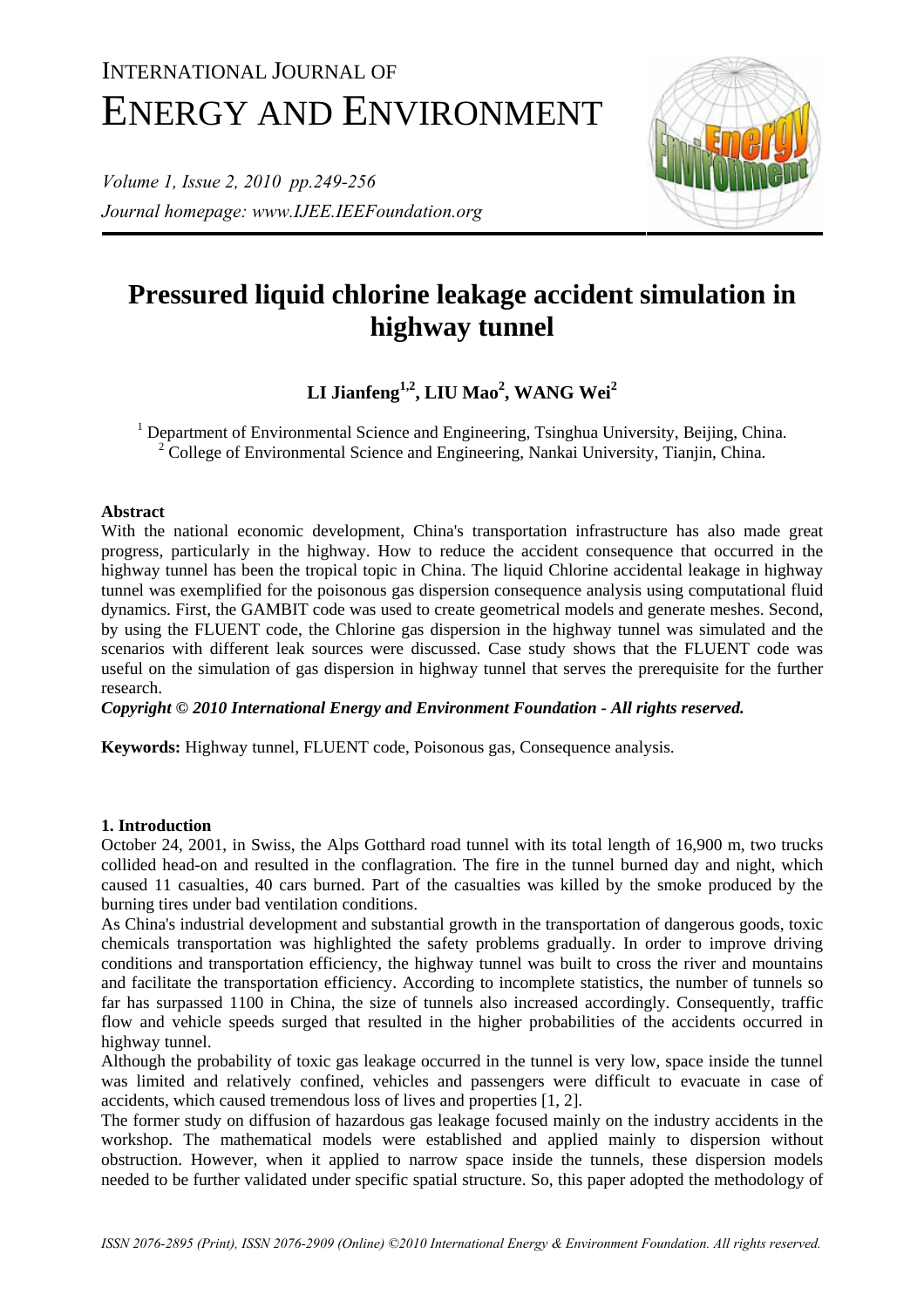computational fluid dynamics (CFD) and the classic CFD code - FLUENT as the tool to simulate the dispersion of the toxic gas leakage inside the tunnel. In case study, the characteristics and impact factors of the dispersion in the tunnel were took into consideration in detail.

#### **2. The description of basic models and software**

In terms of the model complexity, dispersion models can be divided into three categories: experience model; applied model; and research model.

The experience model and applied model have been used for a long time in engineering application. Both of them were designed under different basic assumptions, so the two were characterized by the quick calculation, good operability, and high conveniences together with certain errors in the results. Further, it can not present the details of diffusion and apply to complex terrain with obstacles.

Judging from the research background, this paper focused on the simulation of toxic gases diffusion in the tunnel in confined space with a lot of obstacles. In order to obtain and analyze the detailed progress of diffusion, the research model based on the computational fluid dynamics was more suitable to be the tool. Research model described the process of the diffusion controlled by the basic conservation equation including quality, momentum, energy and component equations, etc. Combined with initial and boundary conditions, it can put forward the fine description of gas dispersion.

FLUENT code was widely used in the study of urban atmospheric environment and the proliferation of pollutants, and the simulation results match the wind tunnel experiments well.

Li Lei used FLUENT code to study the flow field and proliferation of pollutants in metropolitan, established a three-dimensional model for the road cross, and discussed the concentration of pollutants affected by the layout of constructions and wind direction [3].

Cheng-Hsin Chang also used FLUENT code to study the transfer of pollutants in the city's downtown and put forward the entire simulation process. Also when the numerical simulation results were compared with experimental data, he found out the concentration field of the pollutants had little differences with that of the wind-tunnel experiment [4].

All of the above showed that FLUENT code can be used to study the proliferation of toxic gas dispersion in complex terrain.

#### **3. Model used and mesh generation**

All of the CFD, in one form or another, was based on the fundamental governing equations of fluid dynamics-the continuity, momentum, and energy equations. Except for the chemical reaction in the process of diffusion, the governing equations under Cartesian coordinate system drived threedimensional steady in-viscid flow can be summarized as follows [5,6].

$$
\frac{\partial}{\partial t} \iiint\limits_V QdV + \iint\limits_{\partial V} F \cdot n dS = 0
$$

where,  $Q = (\rho, \rho u, \rho v, \rho w, \rho e)^T$ : Conserved vectors;

 $\rho$ ,  $(u, v, w)$ ,  $e_i$  bensity, velocity, and energy;

 $\partial V$ : The boundary of the fixed zone V;

*n* : Exterior Normal-vector;

*F* : Flux-Vector that includes convection and viscosity flux-vector,  $F = F_c - F_v$  [7];

 $F_c$ ,  $F_v$  were given below:

(1)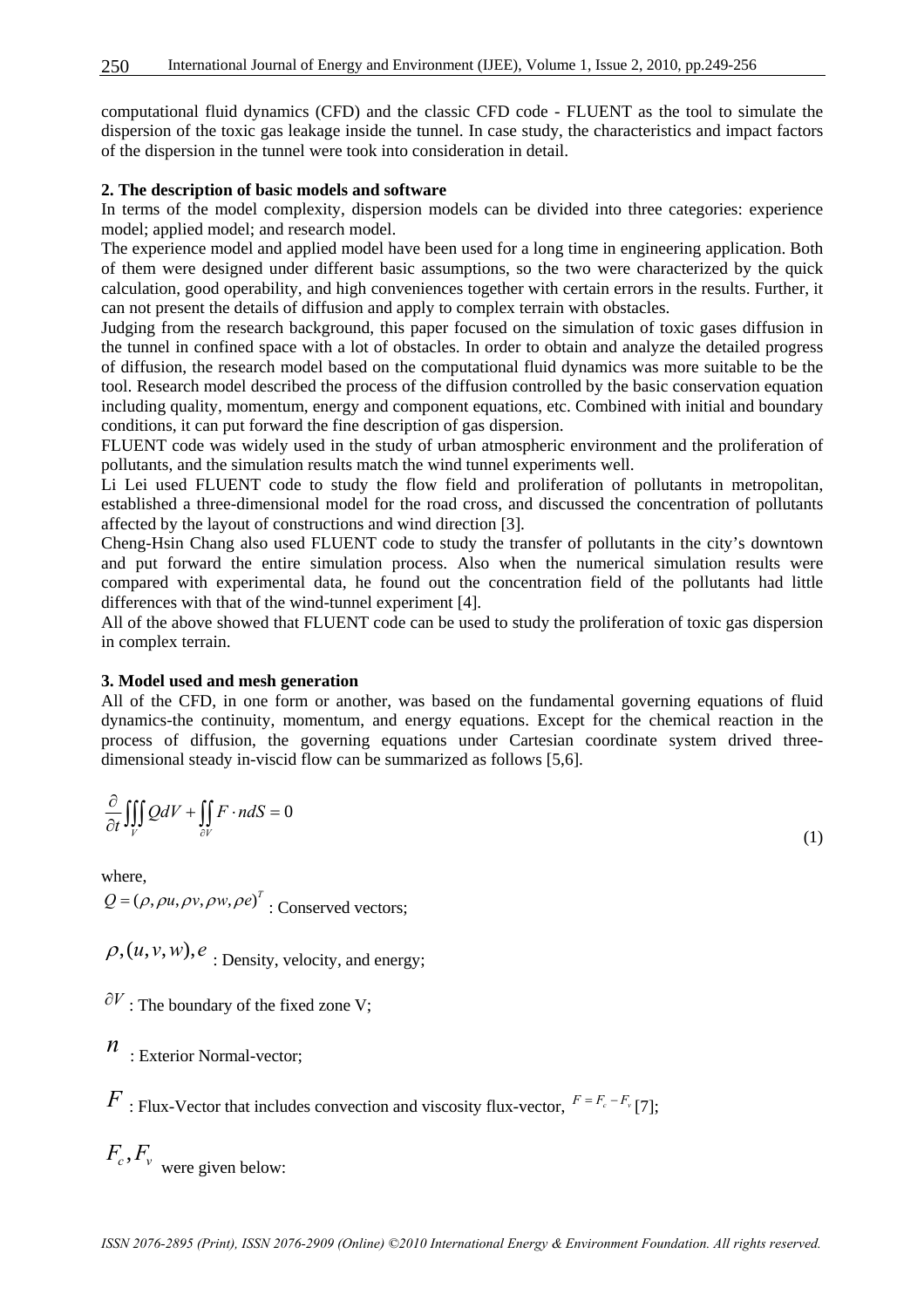$$
F_c = \begin{bmatrix} \rho u i + \rho v j + \rho w k \\ (\rho u^2 + p) i + \rho u v j + \rho u w k \\ \rho u v i + (\rho v^2 + p) j + \rho v w k \\ \rho u w i + \rho v w j + (\rho w^2 + p) k \\ (\rho u e + u p) i + (\rho v e + v p) j + (\rho w e + w p) k \end{bmatrix} \qquad F_v = \begin{bmatrix} 0 \\ \tau_{xx} i + \tau_{xy} j + \tau_{xz} k \\ \tau_{yx} i + \tau_{yy} j + \tau_{yz} k \\ \tau_{zx} i + \tau_{zy} j + \tau_{zz} k \\ \tau_{xx} i + \tau_{zy} j + \tau_{zz} k \\ \Pi_x i + \Pi_y j + \Pi_z k \end{bmatrix}
$$
 (2)

where,

$$
\Pi_x = \tau_{xx} u + \tau_{xy} v + \tau_{xz} w - q_x
$$
\n
$$
\Pi_y = \tau_{yx} u + \tau_{yy} v + \tau_{yz} w - q_y
$$
\n
$$
\Pi_x = \tau_{zx} u + \tau_{zy} v + \tau_{zz} w - q_z
$$
\n(3)

Viscous strain can be summarized by,

$$
\tau_{xx} = 2\mu u_x - \frac{2}{3}\mu (u_x + v_y + w_z) \n\tau_{yy} = 2\mu u_y - \frac{2}{3}\mu (u_x + v_y + w_z) \n\tau_{zz} = 2\mu u_z - \frac{2}{3}\mu (u_x + v_y + w_z) \n\tau_{xy} = \tau_{yx} = \mu (u_y + v_x) \n\tau_{xz} = \tau_{zx} = \mu (u_z + w_x) \n\tau_{yz} = \tau_{zy} = \mu (v_z + w_y)
$$
\n(4)

The proliferation controlled by the *FICK* law originated in the concentration of uneven that can be quantified by the concentration gradient *q*.

$$
q_x = -k \frac{\partial C}{\partial x}, q_y = -k \frac{\partial C}{\partial y}, q_z = -k \frac{\partial C}{\partial z}
$$
\n
$$
(5)
$$

The transport equations of turbulent energy  $k$  and dissipation ratio  $\epsilon$  also were included in the equation series.

$$
\frac{\partial \rho k}{\partial t} + \frac{\partial}{\partial x_j} \left[ \rho u_j \frac{\partial k}{\partial x_j} - \left( \mu + \frac{\mu_\tau}{\sigma_k} \right) \frac{\partial k}{\partial x_j} \right] = \tau_{ij} S_{ij} - \rho \varepsilon + \phi_k
$$
\n(6)

$$
\frac{\partial \rho \varepsilon}{\partial t} + \frac{\partial}{\partial x_j} \left[ \rho u_j \varepsilon - \left( \mu + \frac{\mu_r}{\sigma_\varepsilon} \right) \frac{\partial \varepsilon}{\partial x_j} \right] = C_{\varepsilon_1} \frac{\varepsilon}{k} \tau_{ij} S_{ij} - C_{\varepsilon_2} f_2 \rho \frac{\varepsilon^2}{k} + \phi_\varepsilon \tag{7}
$$

The governing equations associated with some auxiliary equations (equation of state, heat formula, etc.) can make equations closed, together with the set of conditions (initial and boundary conditions), which eventually constituted a complete mathematical problem.

FLUENT code contained quality, momentum, and energy and composition equation of fluid. Users will select and configure them under specific circumstances. For the case of turbulence, FLUENT provided wide range choices of models, such as the *Spalart-Allmaras* model, *K-ε* model, *K-ω* model and Reynolds stress model etc. As for the special needs of case study, *K-ε* standard model can get better results and be chosen to calculate the turbulence effects here [8].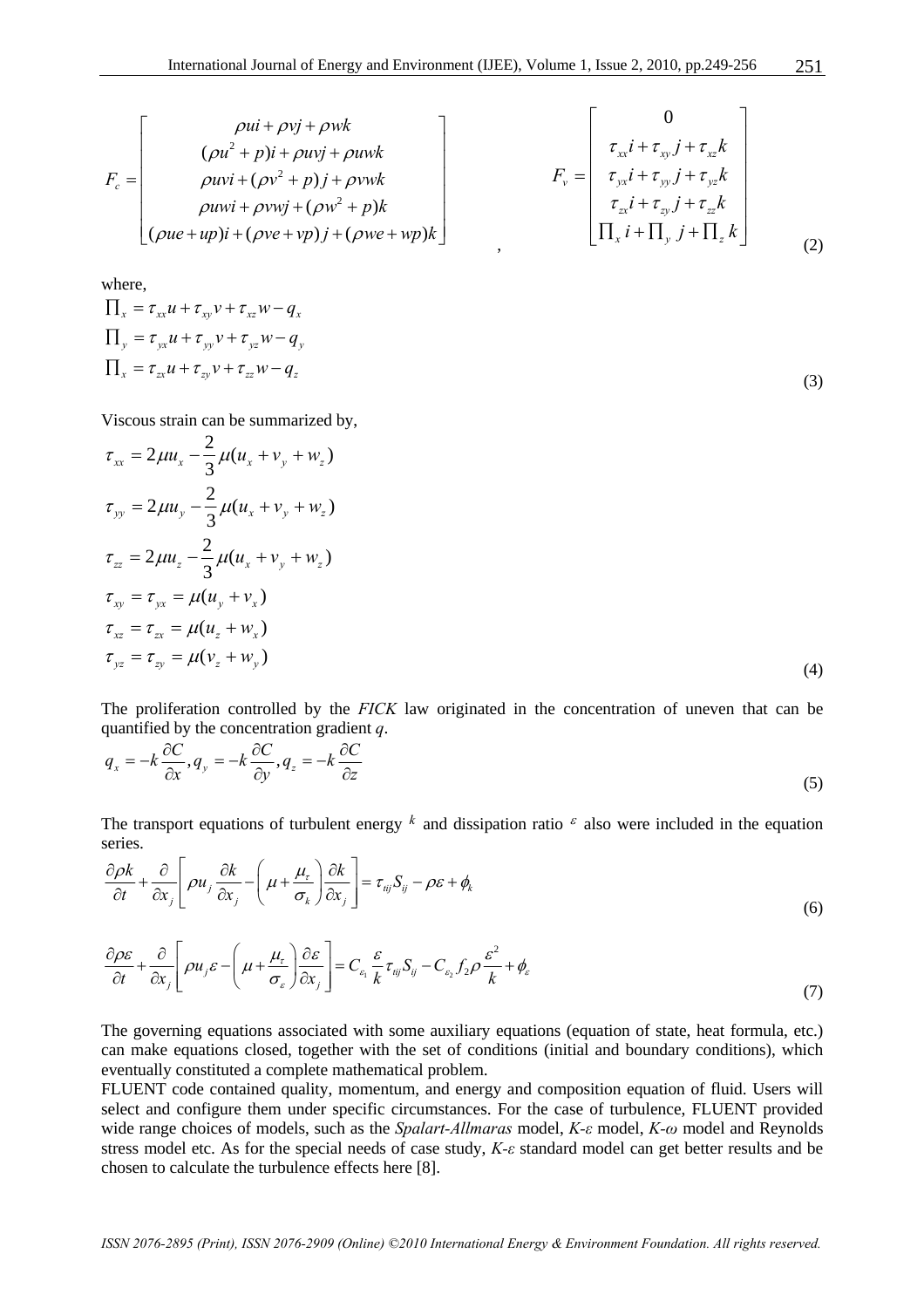In this paper, the targeted tunnel section was chosen from part of *TanYugou* tunnel of *Badaling* expressway in Beijing. *TanYugou* tunnel was three-lane one-way tunnel whose total length was 3455 m. It was the largest large-span road tunnel in China and also in Asia. In order to construct the model easily, we simplified the lower part as rectangular and top as arch [9]. As shown in Figure 1.



Figure 1. The cross-sectional profile of tunnel

The accident scenario was defined as liquid Chlorine leakage in a tanker passing by the tunnel. The physical boundary was confined to be a section of 100 m down wind in proximity of the leak source. The leak source was a hole with diameter of 10 cm; the leakage rate was 0.5 kg/s. Collision caused traffic jams inside the tunnel with vehicle spacing of 4 m.

In order to construct the geometric model easily, it assumed that there were only two types of vehicles in the tunnel. Furthermore, it also assumed that the crane was  $13 \times 2.5 \times 3$  m (L  $\times$  W  $\times$  H), 0.6 m from the ground; the car was  $4 \times 2 \times 1.5$  m (L  $\times$  W  $\times$  H), 0.3 m from the ground. Completed construction of physical boundary using Gambit code was shown in Figure 2.



Figure 2a. The vertical view of tunnel geometric model



Figure 2b. The side view of tunnel geometric model

After the physical boundary was set up, Gambit code adopted unstructured grid to mesh the geometric model and all of the grids were quadrilateral. After the completion of meshing, the grid file was input into the FLUENT code.

# **4. The analysis on the simulation results**

# *4.1 The analysis of the wind field in tunnels*

Figure 3 showed the velocity vector contour with the wind speed 1.5 m/s.

Case study showed the wind speed in the gap before and after vehicles was smaller than its adjacent space obviously, and the vortexes were produced in some regions. These results matched other similar numerical simulations and experimental observations well [10].

From Figure 3a, it can be found out that the wind speed was gradually increased across the upper space because of poor ventilation conditions in the lower part of the tunnel. When the amount of wind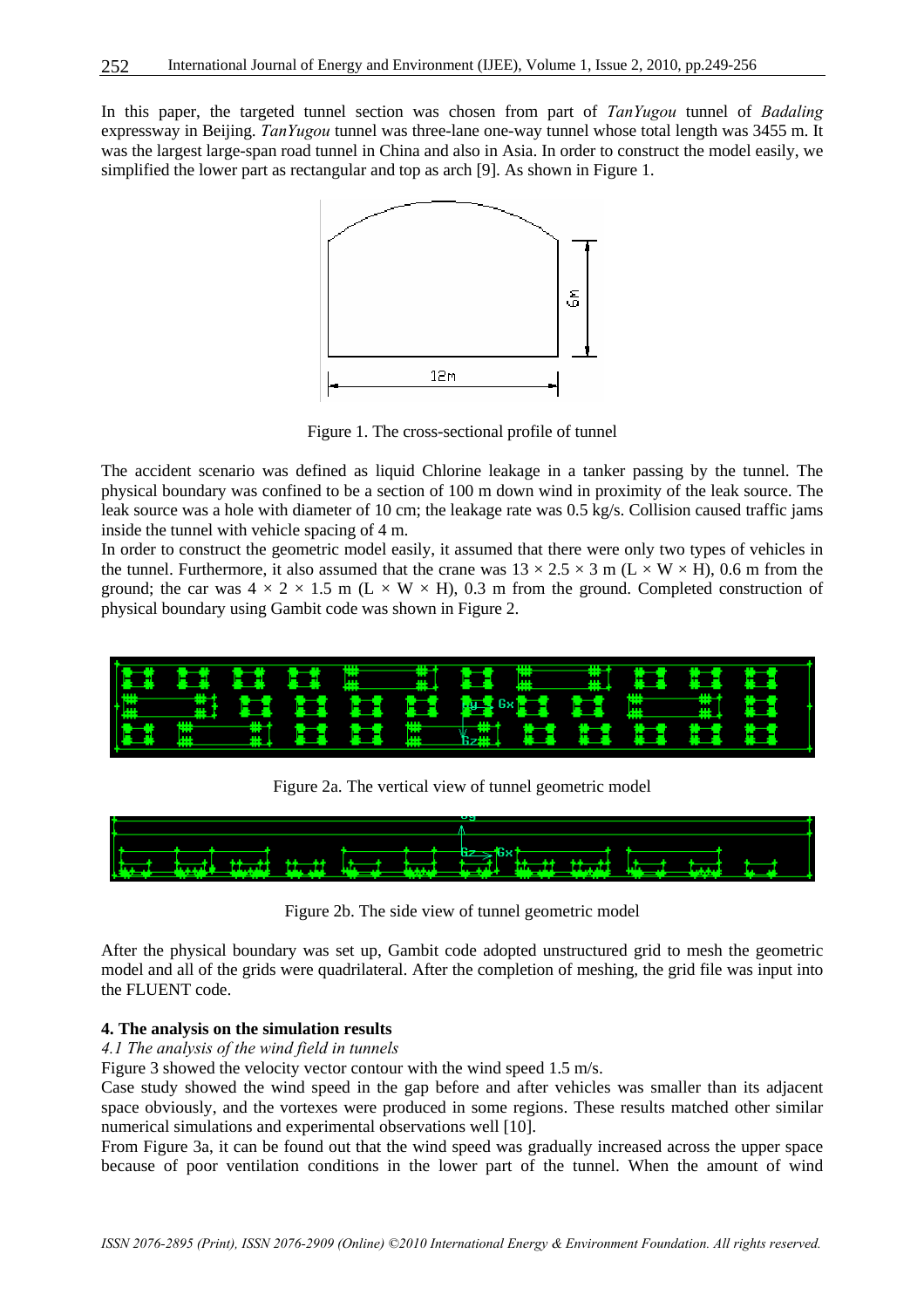circulation remained unchanged, the wind speed increased in the higher part where no obstructions existed.

From Figure 3b, the largest local wind speed emerged on both sides of vehicles at the entrance of the tunnel. And more far away from the wind inlet, smaller the wind speed was. It was mainly due to frictions between vehicles and the wall.



Figure 3a. The wind field contour of the central longitudinal profile *Notes:* Red indicates the greatest speed; Blue indicates the minimum speed



Figure 3b. The wind field contour in profile 1.5m from the ground *Notes:* Red indicates the greatest speed; Blue indicates the minimum speed

# *4.2 Consequence analysis of Chlorine leakage*

In this paper, we assumed that the Chlorine leakage accident caused traffic jams in the tunnel. And we also assumed that the leakage rate was 0.5 kg/s, the wind speed 1.5 m/s and the leak source 1 m from the horizontal ground.

From Figure 3, it can be seen that the distance of Chlorine proliferation in the upper part of the tunnel significantly higher than that of near the ground. This was because the upper part of the tunnel without obstruction was conducive to the ventilation, Chlorine proliferation in the top under higher wind speed was faster than that of the lower, and then reached the top after 10s. Also it can be seen that the Chlorine concentration in the gap before and after the vehicles was smaller than that of the surrounding space. The main reason was the relatively lower wind speed and vortex formation, which made the Chlorine outside be difficult to access to these regions in accordance with relatively slower progress. Here, the Chlorine concentration contour was consistent well with the wind field acquired before.

Figure 4 illustrated the Chlorine concentration distribution at the central longitudinal profile after leakage occurred 20s and 40s later. Apart from these, FLUENT code can also obtain Chlorine diffusion contour of different other profiles. Figure 5 showed the contour after 20s and 40s in the profile 1.5 m from the ground.

In the horizontal surface 1.5 m from the ground, as wind speed in the gap between the lanes was larger, the wind speeds around both sides of the walls rapidly decreased for the obstacles and frictions which resulted in the slowdown of Chlorine proliferation in the crosswind profile. It can also be seen from Figure 5, after 40s, Chlorine was still not fill with the whole plane.



Figure 4a. The Chlorine concentration contour of the central longitudinal profile (20s)



Figure 4b. The Chlorine concentration contour of the central longitudinal profile (40s)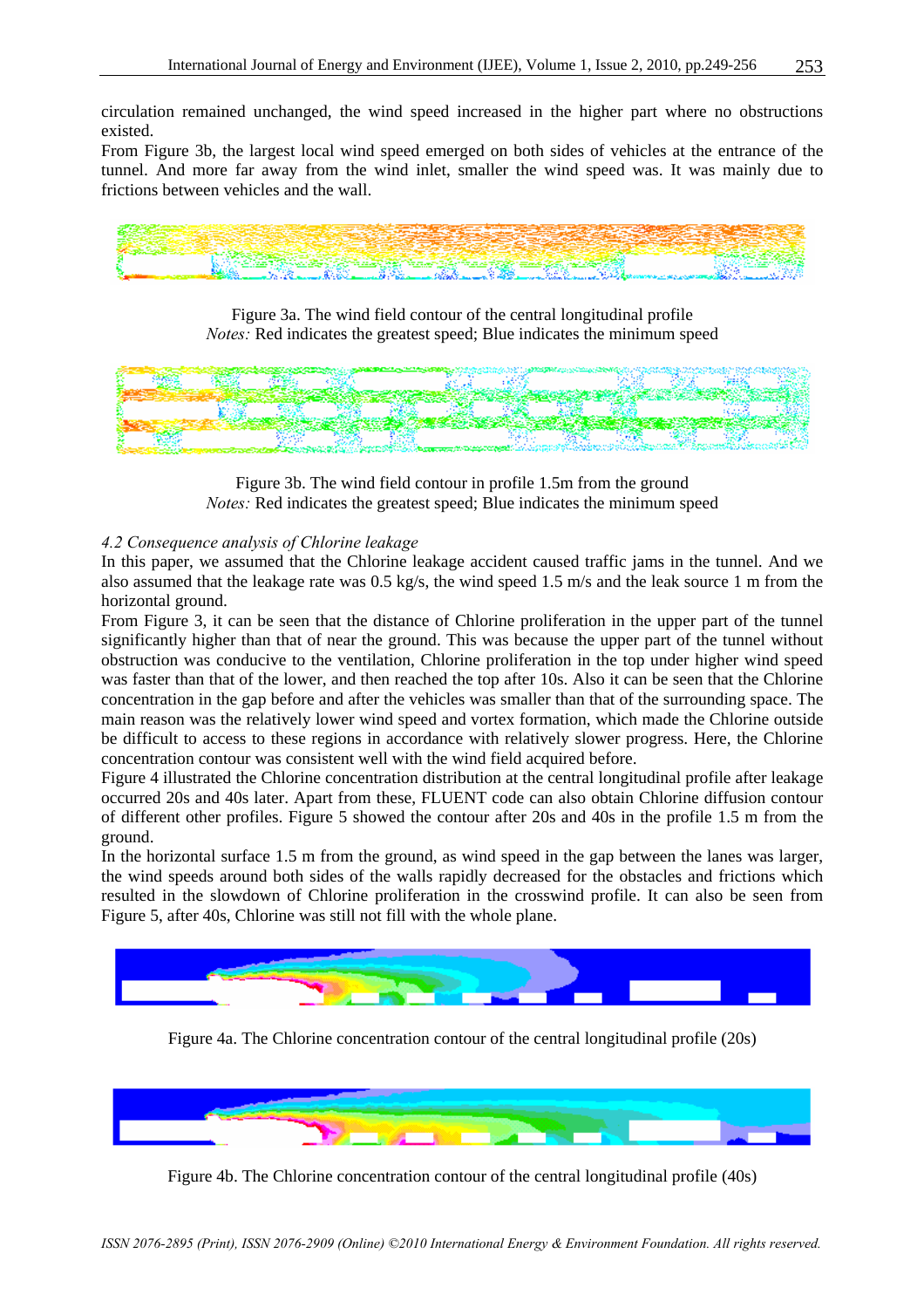

Figure 5a. The Chlorine concentration contour in profile 1.5 m from the ground (20s)



Figure 5b. The Chlorine concentration contour in profile 1.5 m from the ground (40s)

### *4.3 Impacts from the variation of leak source*

Case study reassumed that leak source was turn upward at the top of tankers. Other initial and boundary conditions remained unchanged.

Figure 6 showed Chlorine concentration contour of the central longitudinal profile after 20s and 40s. It can be seen from Figure 6 that the leaked Chlorine quickly reached the top, and expanded downwind along the upper part. Chlorine concentration at the lower part of the tunnel between vehicles was greatly less than that of upper part in the same longitudinal profile. In conclusion, the higher the leak source is, the more mass fractions of Chlorine are.

Compared to the leak source 1m high at the rear, the Chlorine concentration should be much smaller than that of 1.5 m from the ground. As shown in Figure 7, also in this profile it was not the nearer from the leak source, the greater the Chlorine concentration was, but hump-shape distribution. The main reason was Chlorine's density was much greater than that of air that dropped down to the group by gravity, so there will be a high concentration zone at a certain distance from the leak source.



Figure 6a. The Chlorine concentration contour of the central longitudinal profile (20s)



Figure 6b. The Chlorine concentration contour of the central longitudinal profile (40s)



Figure 7a. The Chlorine concentration contour in profile 1.5 m from the ground (20s)



Figure 7b. The Chlorine concentration contour in profile 1.5 m from the ground (40s)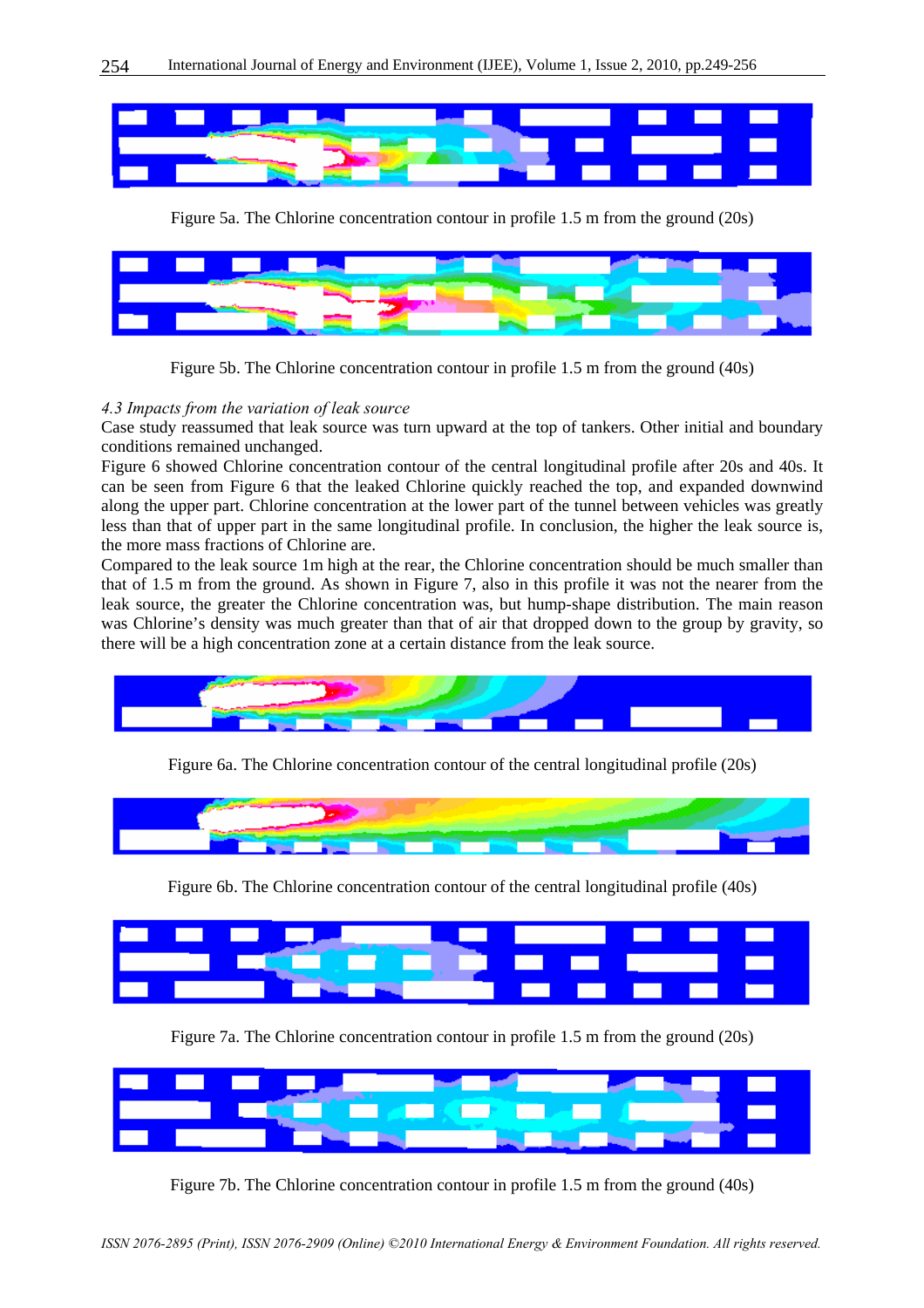#### **5. Conclusions**

In this paper, FLUENT code was used to simulate the dispersion of liquid Chlorine tankers leakage accident in TanYugou tunnel. According to the actual size of TanYugou tunnel and vehicles passing by, we established a simplified scenario in which typical accident was analyzed. And then the differences among different accident scenarios were discussed under different leak sources at different altitudes.

Although the simulation results match theoretical analysis well as to the simplified accident scenarios, further validation based on experimental data is needed. The next step is to reproduce the scenario under laboratory circumstances, and then the calculation accuracy can be authenticated by wind tunnel experiments. On the other hand, only the Chlorine concentration is calculated here. It can be further transformed into the dangerous zone considering the acute poisoning dose, which provides the basis for the emergency rescue and supports the performance-based tunnel design in order to reduce the harm when the toxic gas leaked.

#### **Acknowledgements**

The authors appreciate the support of the Key Technologies R&D Project of 11th 5-Year Plan National Science and Technology (No. 2006BAK08B01, 200603746006).

#### **References**

- [1] Li Ping, Ding Yu, Weng Peifen. The analysis on the hazardous materials dispersion in highway tunnel [J]. Journal of China Safety Science, 2004, 14(10):64-68.
- [2] Wang Risheng, Mei Gulin. The numerical simulation and analysis on the ventilation system of highway tunnel [D]. Beijing Industry University, 2003.
- [3] Li Lei, Hu Fei. FLUENT code and its application in the urban blocks [J]. Journal of China Academy of Science and Technology, 2004, 21(4):476-480.
- [4] C H Chang, R N Memney. Numerical and physical modeling of bluff body flow and dispersion in urban street canyons [J]. Journal of Engineering and Industrial Aerodynamics, 200l,89(14- 15):l325-l334.
- [5] Pozrikidis, C.. Introduction to theoretical and computational fluid dynamics. Oxford. 1997.
- [6] John D.Anderson,JR. Computational Fluid Dynamics -The basics with applications. McGraw Hill Companies,Inc.,1995.
- [7] Yan Chao. Computational Fluids Dynamics Methods and Application. Beijing: Beijing Aeronautics University Press,2006.
- [8] FLUENT Inc. Fluent user's guide. NH, USA: Fluent Inc..
- [9] Chen Meichu. The critical technologies of tunnel engineering of Beijing Badaling highway tunnel [J].Western Mineral Exploration, 2000, 63(2):81-83.
- [10] Hassan A A, Crowther J M. Modeling of fluid flow and pollutant dispersion in a street canyon [J]. Environmental Monitoring and Assessment, 1998, 52:281-297.
- [11] N.J. Duijm, B. Carissimo , A. Mercer, C. Bartholome, H.Giesbrecht. Development and test of an evaluation protocol for heavy gas dispersion models [J]. Journal of Hazardous Materials, 1997(56): 273-285.



**Jianfeng Li** is a post doctorate of Tsinghua University, Department of Environmental Science and Engineering. He has been a faculty member at Beijing Municipal Institute of Labor Protections since he obtained his Ph.D. in summer 2008 from Nankai University. Also, he was a research intern of Center for Human Performance and Risk Analysis, University of Wisconsin-Madison.

E-mail address: tsuljf@mail.tsinghua.edu.cn, Tel: +86-010-62794833, Fax: +86-010-62794833.

Dr. Li's current research interests include Technological Hazards, Decision and Risk Analysis, Dynamic Bayesian Network, Occupational Health and Safety, Heavy Gas Dispersion based on CFD, Crowd Evacuation and Massing Risk, Emergency Management and Counter-terrorism Attack.